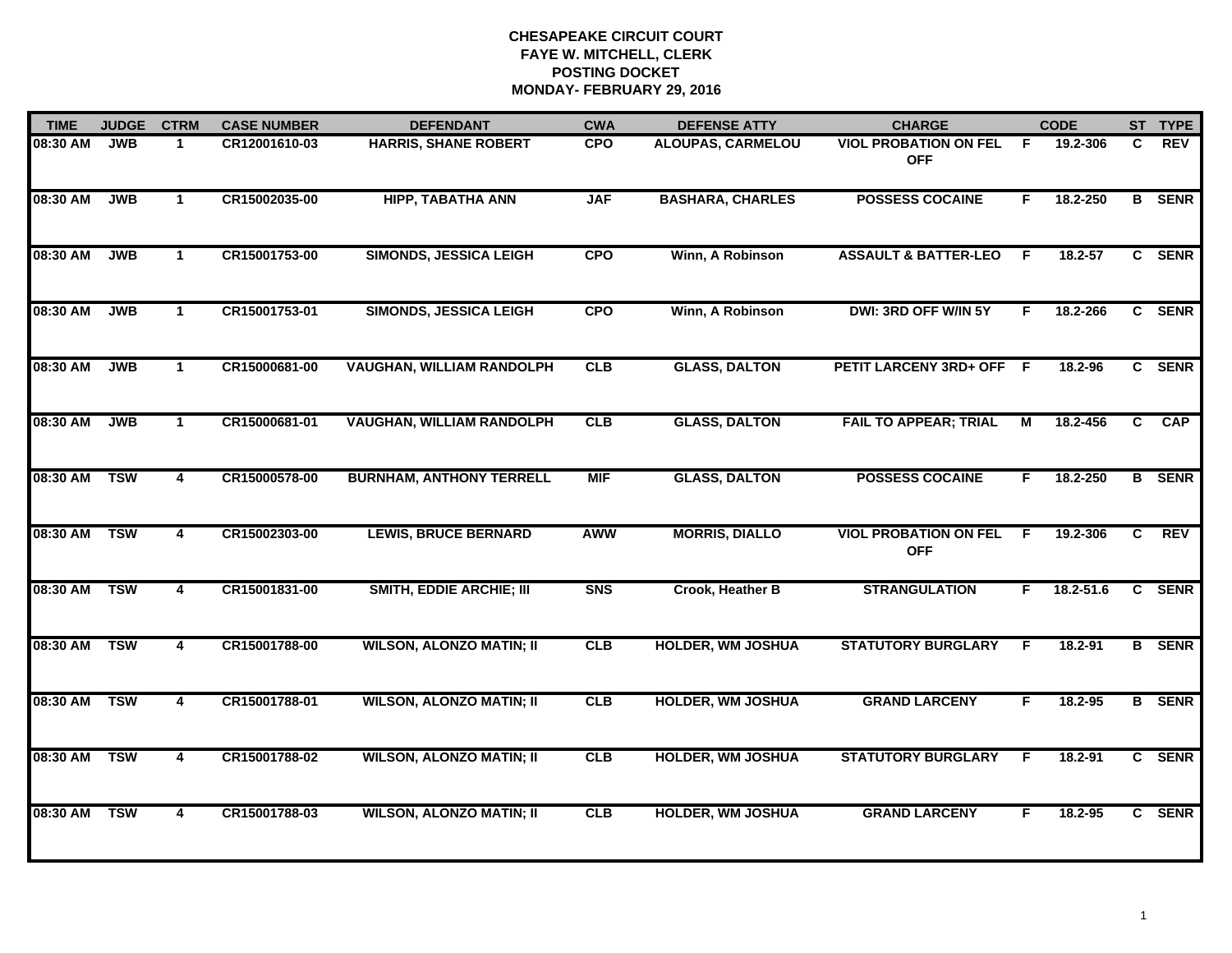| <b>TIME</b>   | <b>JUDGE</b> | <b>CTRM</b>     | <b>CASE NUMBER</b> | <b>DEFENDANT</b>                | <b>CWA</b> | <b>DEFENSE ATTY</b>     | <b>CHARGE</b>                               |    | <b>CODE</b>      |    | ST TYPE       |
|---------------|--------------|-----------------|--------------------|---------------------------------|------------|-------------------------|---------------------------------------------|----|------------------|----|---------------|
| 08:30 AM MATA |              | 5               | CR15001289-00      | <b>CHERRY, DARRYL LANCASTER</b> | <b>AWW</b> | PASS, STEPHANIE         | <b>VIOL PROBATION ON FEL</b><br><b>OFF</b>  | F. | 19.2-306         | в  | <b>REV</b>    |
| 08:30 AM MATA |              | $5\overline{ }$ | CR14001375-00      | <b>CORUM, COREY ALEXANDER</b>   | <b>AWW</b> | <b>MORRIS, DIALLO</b>   | <b>POSSESS METHYLONE</b>                    | F. | 18.2-250         |    | C SENR        |
| 08:30 AM MATA |              | 5               | CR14001375-01      | <b>CORUM, COREY ALEXANDER</b>   | <b>AWW</b> | <b>MORRIS, DIALLO</b>   | <b>POSSESS ALPHA PVP/</b><br><b>SCHED 1</b> | F. | 18.2-250         |    | C SENR        |
| 08:30 AM MATA |              | 5               | CR14001375-03      | <b>CORUM, COREY ALEXANDER</b>   | AWW        | <b>MORRIS, DIALLO</b>   | POSS GUN ON PERSON W/ F<br><b>SCH I/II</b>  |    | 18.2-308.4       |    | C SENR        |
| 08:30 AM MATA |              | 5               | CR14001375-05      | <b>CORUM, COREY ALEXANDER</b>   | <b>AWW</b> | <b>MORRIS, DIALLO K</b> | <b>CONTEMPT FTA-TRIAL</b>                   | м  | 18.2-456         |    | C SENT        |
| 08:30 AM MATA |              | 5               | CR15001929-01      | <b>GAMBRELL, NIKITA MARIE</b>   | <b>JAF</b> | <b>FRAZIER, R</b>       | <b>GRAND LARCENY</b>                        | F. | 18.2-95          |    | C SENR        |
| 08:30 AM MATA |              | 5               | CR15001929-02      | <b>GAMBRELL, NIKITA MARIE</b>   | <b>JAF</b> | <b>FRAZIER, R</b>       | <b>CONSPIRE TO COMMIT</b><br><b>LARCENY</b> | F. | $18.2 - 23$      |    | C SENR        |
| 08:30 AM MATA |              | 5               | CR15001862-00      | <b>GILLIAM, SHAY DEMONE</b>     | <b>JAF</b> | <b>SHORT, JAMES</b>     | <b>VIOL PROBATION ON FEL</b><br><b>OFF</b>  | F. | 19.2-306         | C. | <b>REV</b>    |
| 08:30 AM MATA |              | 5               | CR12003267-01      | <b>LUNDY, RICHARD LEO</b>       | <b>AWW</b> | <b>PASS, STEPHANIE</b>  | <b>VIOL PROBATION ON FEL</b><br><b>OFF</b>  | -F | 19.2-306         | C  | <b>REV</b>    |
| 08:30 AM MATA |              | 5               | CR15001341-00      | <b>REESE, MICHAEL ALLEN</b>     | <b>JAF</b> | <b>HARRIS, ERIC</b>     | <b>DUI 3RD W/IN 10 YRS</b>                  |    | F C.18.2-266     |    | <b>B</b> SENR |
| 08:30 AM MATA |              | 5               | CR15001341-01      | <b>REESE, MICHAEL ALLEN</b>     | <b>JAF</b> | <b>HARRIS, E</b>        | <b>REFUSAL 3RD</b>                          |    | M B.18.2-268.3 B |    | <b>SENR</b>   |
| 08:30 AM MATA |              | 5               | CR15001341-02      | <b>REESE, MICHAEL ALLEN</b>     | <b>JAF</b> | <b>HARRIS, ERIC</b>     | <b>VIOLATE RESTRICTED</b><br><b>LICENSE</b> | М  | 18.2-272         |    | <b>B</b> SENR |
| 08:30 AM      | <b>RDS</b>   | 6               | CR15000503-02      | <b>BANKS, BRANDEN VALENTINO</b> | <b>ASA</b> | <b>STOKES, MARK</b>     | VIOL GOOD BEHAV ON MISD M<br><b>OFF</b>     |    | 19.2-306         |    | C BOND        |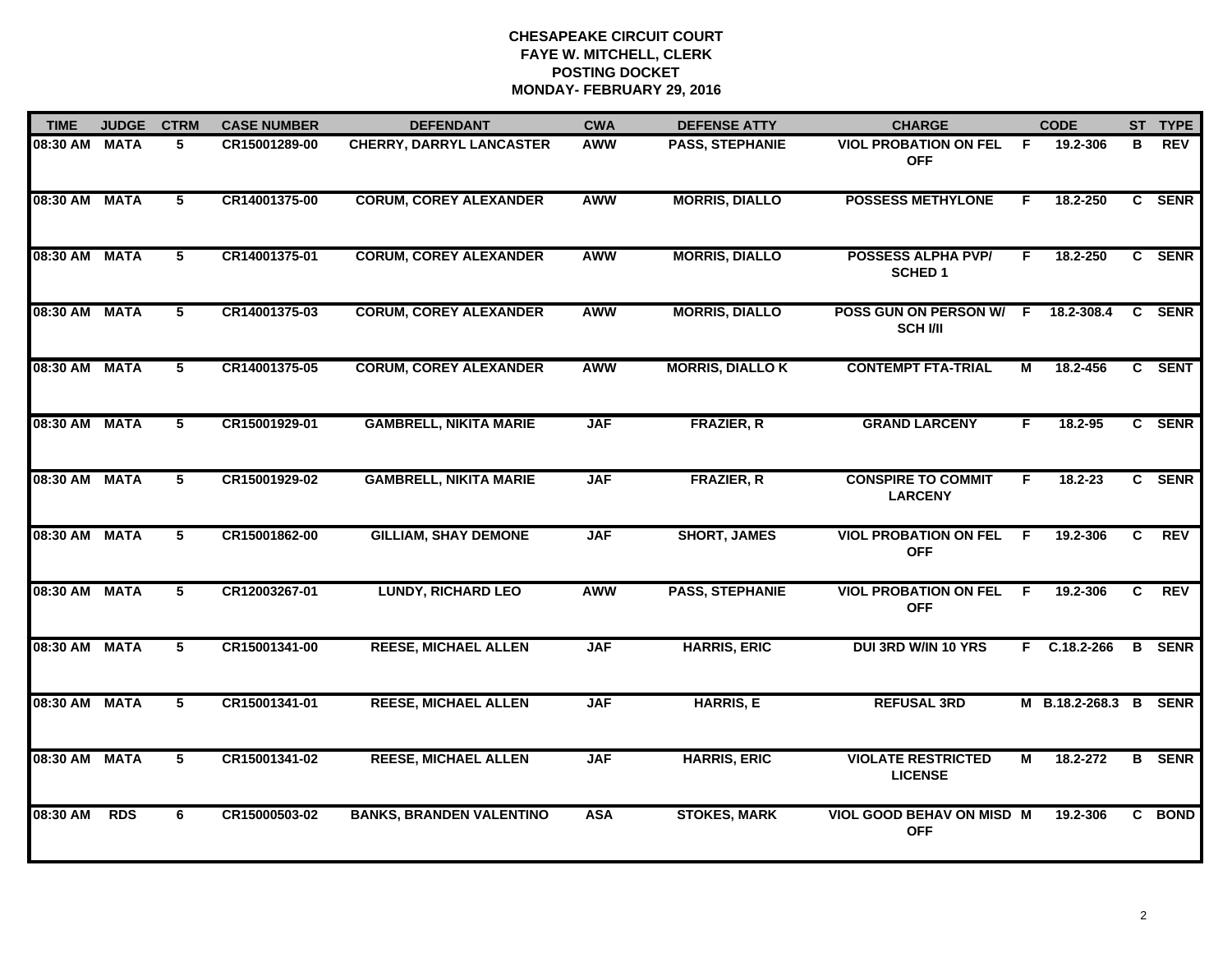| <b>TIME</b>  | <b>JUDGE</b> | <b>CTRM</b> | <b>CASE NUMBER</b> | <b>DEFENDANT</b>               | <b>CWA</b> | <b>DEFENSE ATTY</b>        | <b>CHARGE</b>                                         |     | <b>CODE</b>          |              | ST TYPE     |
|--------------|--------------|-------------|--------------------|--------------------------------|------------|----------------------------|-------------------------------------------------------|-----|----------------------|--------------|-------------|
| 08:30 AM     | <b>RDS</b>   | 6           | CR10001619-06      | <b>BARNETT, TRAVIS RICHARD</b> | <b>ABD</b> | Black, Hugh E.; III        | <b>VIOL PROBATION ON FEL</b><br><b>OFF</b>            | - F | 19.2-306             | C            | <b>REV</b>  |
| 08:30 AM     | <b>RDS</b>   | 6           | CR12001846-01      | <b>BARNETT, TRAVIS RICHARD</b> | <b>ABD</b> | Black, Hugh E.; III        | <b>VIOL PROBATION ON FEL</b><br><b>OFF</b>            | F.  | 19.2-306             | C            | <b>REV</b>  |
| 08:30 AM     | <b>RDS</b>   | 6           | CR12002748-02      | <b>DULGARIAN, RANDY ALLEN</b>  | <b>ABD</b> | <b>ALOUPAS, CARMELOU</b>   | <b>VIOL PROBATION ON FEL</b><br><b>OFF</b>            | E   | 19.2-306             |              | C BOND      |
| 08:30 AM     | <b>RDS</b>   | 6           | CR13001984-01      | HARRELL, MARVIN DILWORTH       | <b>CLB</b> | Black, Hugh E.; III        | <b>VIOL PROBATION ON FEL F</b><br><b>OFF</b>          |     | 19.2-306             | C.           | <b>REV</b>  |
| 08:30 AM     | <b>RDS</b>   | 6           | CR15001303-03      | <b>HICKS, STEVEN LOWELL</b>    | <b>CEE</b> | <b>BURNSIDE, WILLIAM F</b> | STOLEN PROPERTY: SELL F 18.2-108.01 C SENR<br>> \$200 |     |                      |              |             |
| 08:30 AM RDS |              | 6           | CR15001303-05      | <b>HICKS, STEVEN LOWELL</b>    | <b>CEE</b> | <b>BURNSIDE, WILLIAM F</b> | <b>STOLEN PROPERTY:</b><br><b>SELL&gt;\$200</b>       |     | F 18.2-108.01 C SENR |              |             |
| 08:30 AM     | <b>RDS</b>   | 6           | CR15001303-06      | <b>HICKS, STEVEN LOWELL</b>    | <b>CEE</b> | <b>BURNSIDE, WILLIAM F</b> | <b>OBTAIN MONEY BY FALSE F</b><br><b>PRETENSE</b>     |     | 18.2-178             | $\mathbf{c}$ | <b>SENR</b> |
| 08:30 AM     | <b>RDS</b>   | 6           | CR15001303-17      | <b>HICKS, STEVEN LOWELL</b>    | <b>CEE</b> | <b>BURNSIDE, WILLIAM F</b> | <b>OBTAIN MONEY BY FALSE</b><br><b>PRETENSE</b>       | M   | 18.2-178             |              | C SENR      |
| 08:30 AM     | <b>RDS</b>   | 6           | CR15001303-18      | <b>HICKS, STEVEN LOWELL</b>    | <b>CEE</b> | <b>BURNSIDE, WILLIAM F</b> | <b>OBTAIN MONEY BY FALSE M</b><br><b>PRETENSE</b>     |     | 18.2-178             |              | C SENR      |
| 08:30 AM     | <b>RDS</b>   | 6           | CR15001303-19      | <b>HICKS, STEVEN LOWELL</b>    | <b>CEE</b> | <b>BURNSIDE, WILLIAM F</b> | <b>OBTAIN MONEY BY FALSE</b><br><b>PRETENSE</b>       | M   | 18.2-178             | $\mathbf{c}$ | <b>SENR</b> |
| 08:30 AM     | <b>RDS</b>   | 6           | CR15001303-20      | <b>HICKS, STEVEN LOWELL</b>    | <b>CEE</b> | <b>BURNSIDE, WILLIAM F</b> | <b>OBTAIN MONEY BY FALSE M</b><br><b>PRETENSE</b>     |     | 18.2-178             |              | C SENR      |
| 08:30 AM     | RDS          | 6           | CR14002047-01      | <b>KEE, TERRY ANTONIO</b>      | <b>DJH</b> | <b>WEGMAN, ROBERT L</b>    | POSS OF FIREARM BY CONV F 18.2-308.2<br><b>FELON</b>  |     |                      |              | C SENR      |
| 08:30 AM     | <b>RDS</b>   | 6           | CR14001409-02      | <b>STITHEM, DANIEL EDWARD</b>  | CLB        | <b>ALOUPAS, CARMALOU</b>   | <b>VIOL PROBATION ON FEL</b><br><b>OFF</b>            | -F  | 19.2-306             | S            | <b>REV</b>  |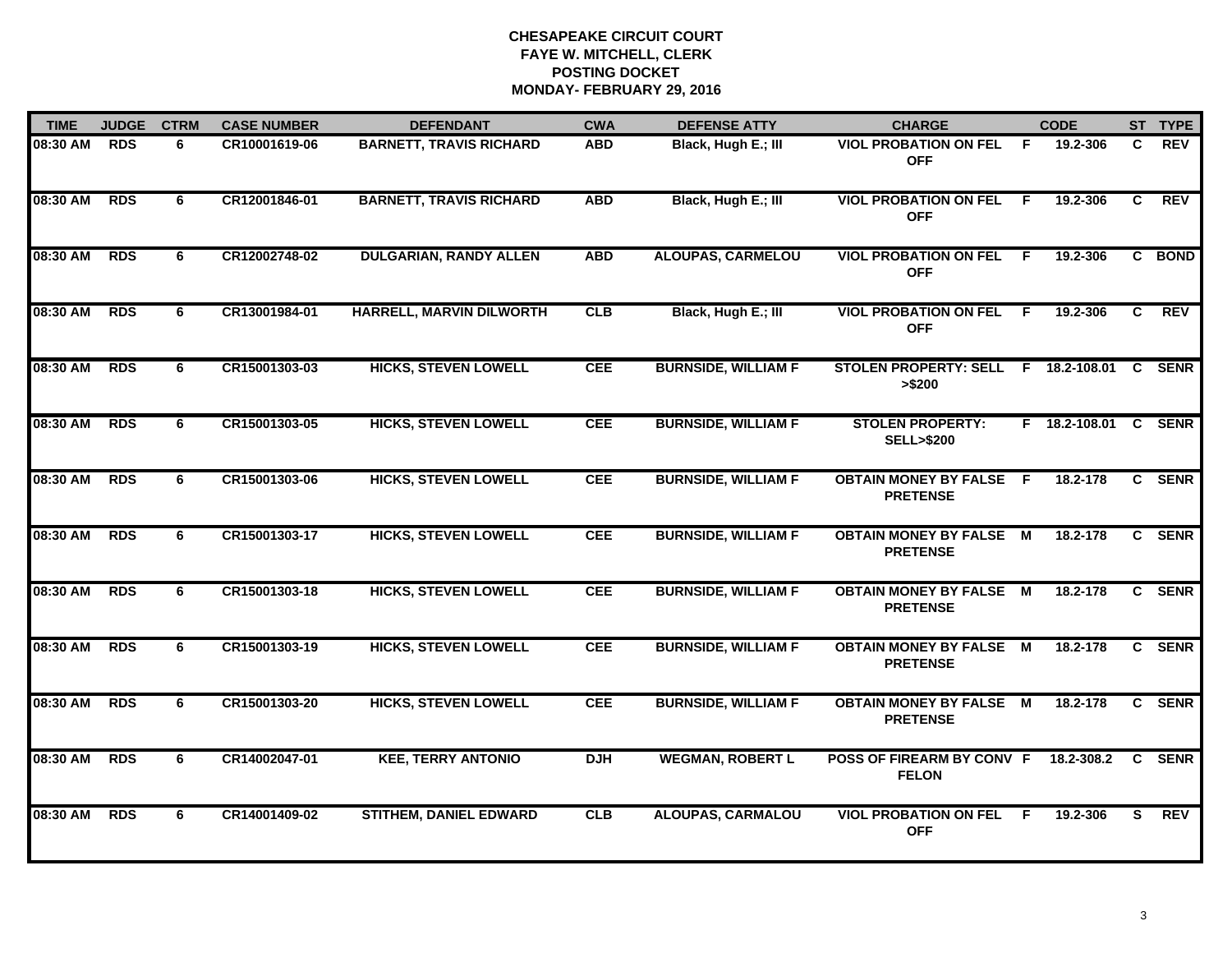| <b>TIME</b> | <b>JUDGE</b> | <b>CTRM</b>  | <b>CASE NUMBER</b> | <b>DEFENDANT</b>                 | <b>CWA</b> | <b>DEFENSE ATTY</b>       | <b>CHARGE</b>                                   |    | <b>CODE</b>   |          | ST TYPE       |
|-------------|--------------|--------------|--------------------|----------------------------------|------------|---------------------------|-------------------------------------------------|----|---------------|----------|---------------|
| 09:30 AM    | <b>RDS</b>   | 6            | CR15001691-00      | <b>JEHOICH, NICHOLAS RAY</b>     | <b>JAF</b> | <b>MELTON, JAMES</b>      | DWI 2ND W/IN 10 YRS                             |    | M B.18.2-266  | S        | <b>TBS</b>    |
| 09:30 AM    | <b>RDS</b>   | 6            | CR15001691-01      | <b>JEHOICH, NICHOLAS RAY</b>     | <b>JAF</b> | <b>MELTON, JAMES</b>      | <b>ELUDE</b>                                    | F. | 46.2-817B     | <b>C</b> | <b>TBS</b>    |
| 09:30 AM    | <b>RDS</b>   | 6            | CR16000269-00      | <b>JOYNER, CALVIN RONALD</b>     |            |                           | <b>VIOL PROBATION ON FEL</b><br><b>OFF</b>      | E  | 19.2-306      |          | C ADAT        |
| 10:00 AM    | <b>JWB</b>   | 1.           | CR16000055-00      | <b>COADGON, BRENTNOL HORLOFT</b> | <b>ASA</b> | <b>PASS, STEPHANIE</b>    | <b>ABDUCTION</b>                                | F. | 18.2-48       |          | C TRYL        |
| 10:00 AM    | <b>JWB</b>   | $\mathbf{1}$ | CR16000055-01      | <b>COADGON, BRENTNOL HORLOFT</b> | <b>ASA</b> | <b>PASS, STEPHANIE</b>    | <b>ROBBERY</b>                                  | F. | 18.2-58       |          | C TRYL        |
| 10:00 AM    | <b>JWB</b>   | $\mathbf 1$  | CR16000055-02      | <b>COADGON, BRENTNOL HORLOFT</b> | <b>ASA</b> | <b>PASS, STEPHANIE</b>    | FIREARM: USE IN COMM OF F<br><b>FELONY</b>      |    | $18.2 - 53.1$ |          | C TRYL        |
| 10:00 AM    | <b>JWB</b>   | $\mathbf{1}$ | CR16000055-03      | <b>COADGON, BRENTNOL HORLOFT</b> | <b>ASA</b> | <b>PASS, STEPHANIE</b>    | FIREARM: USE IN COMM OF F<br><b>FELONY</b>      |    | $18.2 - 53.1$ |          | C TRYL        |
| 10:00 AM    | <b>JWB</b>   | $\mathbf 1$  | CR15001520-00      | <b>LOCKHART, DE'UNKA ALEXIS</b>  | <b>JAF</b> | Ortiz, Kathleen A.        | LARCENY: CONCEALMENT F                          |    | 18.2-103      |          | <b>B</b> TRYL |
| 10:00 AM    | <b>JWB</b>   | $\mathbf{1}$ | CR15001520-01      | <b>LOCKHART, DE'UNKA ALEXIS</b>  | <b>JAF</b> | Ortiz, Kathleen A.        | <b>CONTRIB TO DELIQ OF</b><br><b>MINOR</b>      | М  | 18.2-371      |          | <b>B</b> TRYL |
| 10:00 AM    | <b>JWB</b>   | $\mathbf{1}$ | CR15001520-02      | <b>LOCKHART, DE'UNKA ALEXIS</b>  | <b>JAF</b> |                           | <b>FTA-TRIAL</b>                                | М  | 18.2-456      |          | SC            |
| 10:00 AM    | <b>JWB</b>   | $\mathbf{1}$ | CR16000375-00      | <b>NEWBY, JUSTIN RYAN</b>        | <b>CPO</b> | <b>CARDON, DAVID A</b>    | <b>POSSESS HEROIN</b>                           | F. | 18.2-250      |          | <b>B</b> PLEA |
| 10:00 AM    | <b>JWB</b>   | $\mathbf{1}$ | CR16000097-00      | <b>WILLIAMS, JAMAAL RASHAD</b>   | <b>CPO</b> | <b>POULSON, MICHAEL C</b> | <b>PWID COCAINE 3RD OFF</b>                     | F. | 18.2-248      |          | C BOND        |
| 10:00 AM    | <b>JWB</b>   | $\mathbf{1}$ | CR15000050-00      | WISE, JOHN D                     | <b>JAF</b> | <b>GLASS, DALTON</b>      | <b>DRIVE W/REVOKED LICENSE- F</b><br><b>DWI</b> |    | 46.2-391      |          | <b>B</b> PLEA |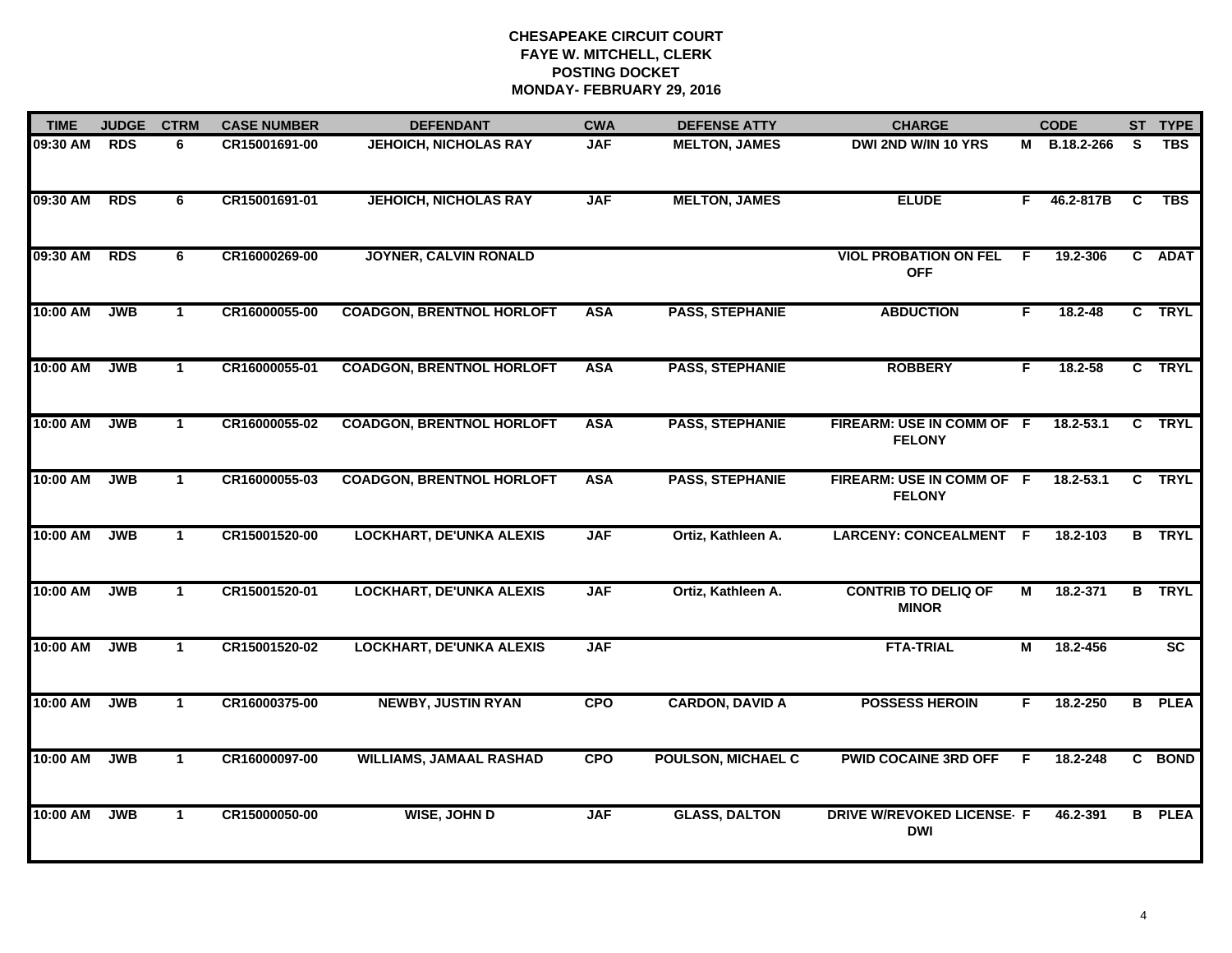| <b>TIME</b> | <b>JUDGE</b> | <b>CTRM</b> | <b>CASE NUMBER</b> | <b>DEFENDANT</b>                                | <b>CWA</b> | <b>DEFENSE ATTY</b>       | <b>CHARGE</b>                                       |              | <b>CODE</b> | <b>ST</b>    | <b>TYPE</b> |
|-------------|--------------|-------------|--------------------|-------------------------------------------------|------------|---------------------------|-----------------------------------------------------|--------------|-------------|--------------|-------------|
| 10:00 AM    | <b>JWB</b>   |             | CR15000050-01      | WISE, JOHN D                                    | <b>JAF</b> | <b>GLASS, DALTON</b>      | <b>DWI, PRIOR RELATED</b><br><b>FELONY CONV</b>     | F.           | 18.2-266    | B            | <b>PLEA</b> |
| 10:00 AM    | <b>MATA</b>  | 5.          | CR16000417-00      | <b>CLIFTON, GABRIEL</b>                         | <b>AWW</b> | <b>BLACK, HUGH E; III</b> | <b>BOND APPEAL</b>                                  | $\mathbf{o}$ | 19.2-124    |              | C BOND      |
| 10:00 AM    | <b>MATA</b>  | 5.          | CR16000416-00      | <b>ECKHARDT, JOHN ARTHUR</b>                    | <b>AMF</b> | <b>JAMES, ANDREW</b>      | <b>BOND APPEAL</b>                                  | $\mathbf{o}$ | 19.2-124    | C            | <b>BOND</b> |
| 10:00 AM    | <b>MATA</b>  | 5           | CR15001408-00      | <b>GIBSON, PHILLIP ARBRY; III</b>               | <b>ABD</b> | <b>TITTER, JENNIFER</b>   | <b>OBTAIN MONEY FALSE</b><br><b>PRET &gt;=\$200</b> | F.           | 18.2-178    | B            | <b>TRYL</b> |
| 10:00 AM    | <b>MATA</b>  | 5.          | CR16000071-00      | HORNE, DAVONTRE KELJAY                          | <b>AHM</b> | <b>GLASS, DALTON</b>      | <b>POSSESS</b><br><b>METHYLPHENIDATE</b>            | F.           | 18.2-250    | в            | <b>TRYL</b> |
| 10:00 AM    | <b>MATA</b>  | 5.          | CR16000030-00      | <b>SEARS, QUINTEN DONNELL</b><br><b>SHYHEEM</b> | <b>AMF</b> | <b>MORRIS, DIALLO K</b>   | <b>STATUTORY BURGLARY</b>                           | E            | 18.2-91     | $\mathbf{c}$ | <b>PLEA</b> |
| 10:00 AM    | <b>MATA</b>  | 5.          | CR16000030-01      | <b>SEARS, QUINTEN DONNELL</b><br><b>SHYHEEM</b> | <b>AMF</b> | <b>MORRIS, DIALLO K</b>   | <b>GRAND LARCENY</b>                                | F.           | 18.2-95     | C.           | <b>PLEA</b> |
| 10:00 AM    | <b>MATA</b>  | 5.          | CR16000030-02      | <b>SEARS, QUINTEN DONNELL</b><br><b>SHYHEEM</b> | <b>AMF</b> | <b>MORRIS, DIALLO K</b>   | <b>REC/BUY STOLEN GOODS</b>                         | -F.          | 18.2-108    | $\mathbf{c}$ | <b>PLEA</b> |